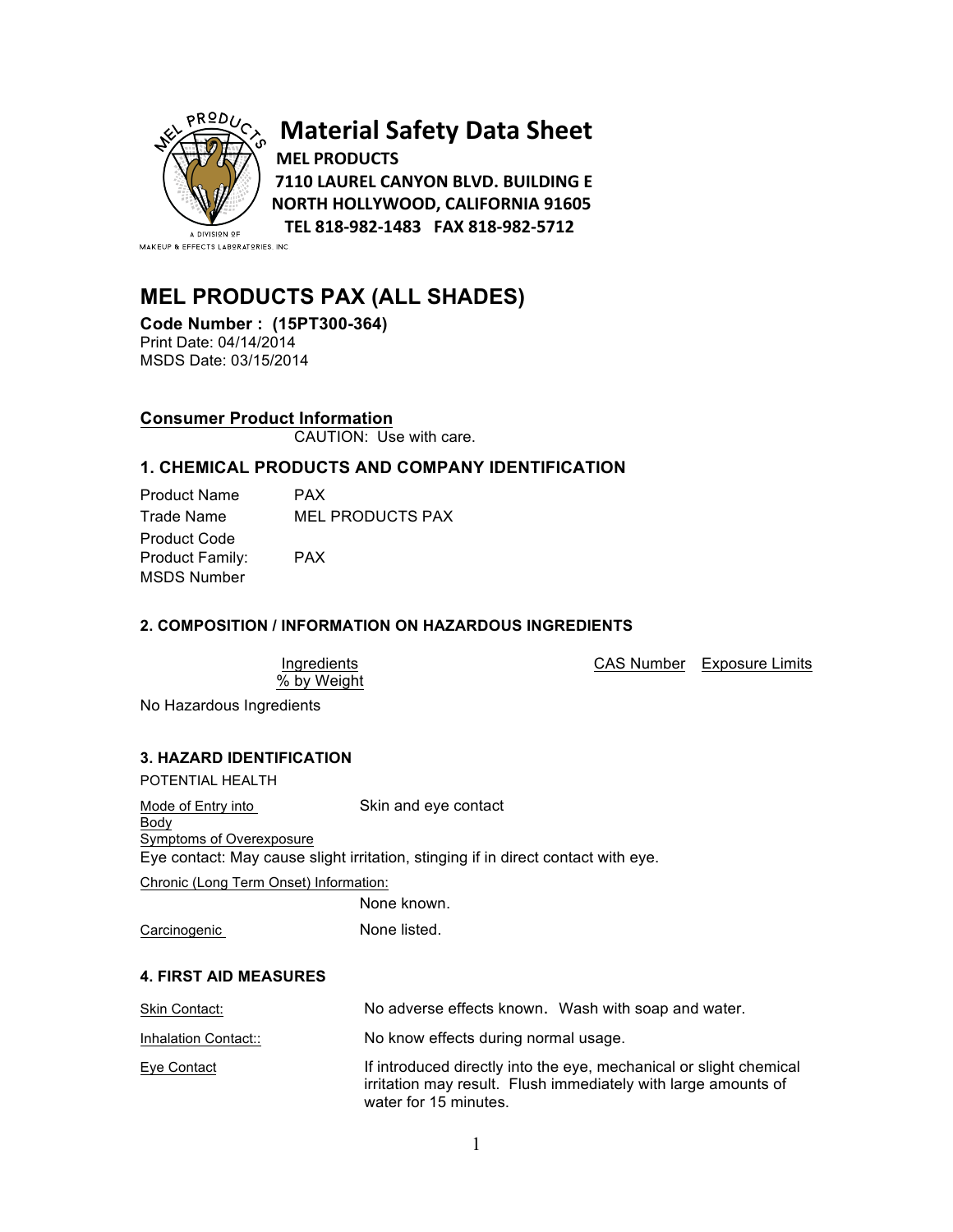| Ingestion | Not expected. If material is swallowed, call a physician                                                           |
|-----------|--------------------------------------------------------------------------------------------------------------------|
|           | immediately. DO NOT induce                                                                                         |
|           | vomiting unless directed to do so by medical personnel. Never give<br>any thing by mouth to an unconscious person. |

#### **5. FIRE FIGHTING MEASURES**

FLAMMABLE PROPERTIES

| Flash point (Closed Cup)(F):<br>Auto Ignition Temperature: | >200<br>N.D.                                                                                                                                                                                                                         |
|------------------------------------------------------------|--------------------------------------------------------------------------------------------------------------------------------------------------------------------------------------------------------------------------------------|
| Fire Hazards:                                              | Dense smoke may be generated while burning.                                                                                                                                                                                          |
| Extinguishing Media:                                       | Water spray, ABC dry chemical, foam, carbon dioxide.                                                                                                                                                                                 |
| Fire Fighting Procedures:                                  | Can burn in a fire releasing toxic vapors. In all cases where<br>chemicals are involved in a fire, NIOSH approved SCBA's should<br>be worn by emergency personnel. Using water may cause<br>frothing with increasing fire intensity. |

## **6. ACCIDENTAL RELEASE MEASURES:**

| Spill Control: | Not toxic. Collect for proper disposal. Residual on floor may be |  |
|----------------|------------------------------------------------------------------|--|
|                | slippery. Clean with suitable cleaner.                           |  |

#### **7. HANDLING AND STORAGE:**

Handling : Store in a dry cool area.

## **8. EXPOSURE CONTROL / PERSONAL PROTECTIVE EQUIPMENT (PPE)**

Engineering Controls: None required for normal use of product.

Protective Equip None for normal use of product.

#### **9. PHYSICAL AND CHEMICAL PROPERTIES:**

| APPEARANCE:                 | Various shades of pressed powder. |
|-----------------------------|-----------------------------------|
| COLOR:                      | Various                           |
| ODOR:                       | Bland                             |
| WATER SOLUBILITY: Insoluble |                                   |
| VAPOR PRESSURE: N.A.        |                                   |
| VAPOR DENSITY:              | N.A.                              |

#### **10. STABILITY AND REACTIVITY:**

| <b>Chemical Stability:</b>        | Stable                                                 |
|-----------------------------------|--------------------------------------------------------|
| Incompatibility:                  | Strong oxidizers and caustic.                          |
| Hazardous Decomposition Products: | Carbon Dioxide, Carbon Monoxide, nitrogen, water, etc. |
| Hazardous Polymerization:         | Will not occur                                         |

### **11. TOXICOLOGY INFORMATION:**

None Listed

## **12. ECOLOGICAL INFORMATION:**

None Listed